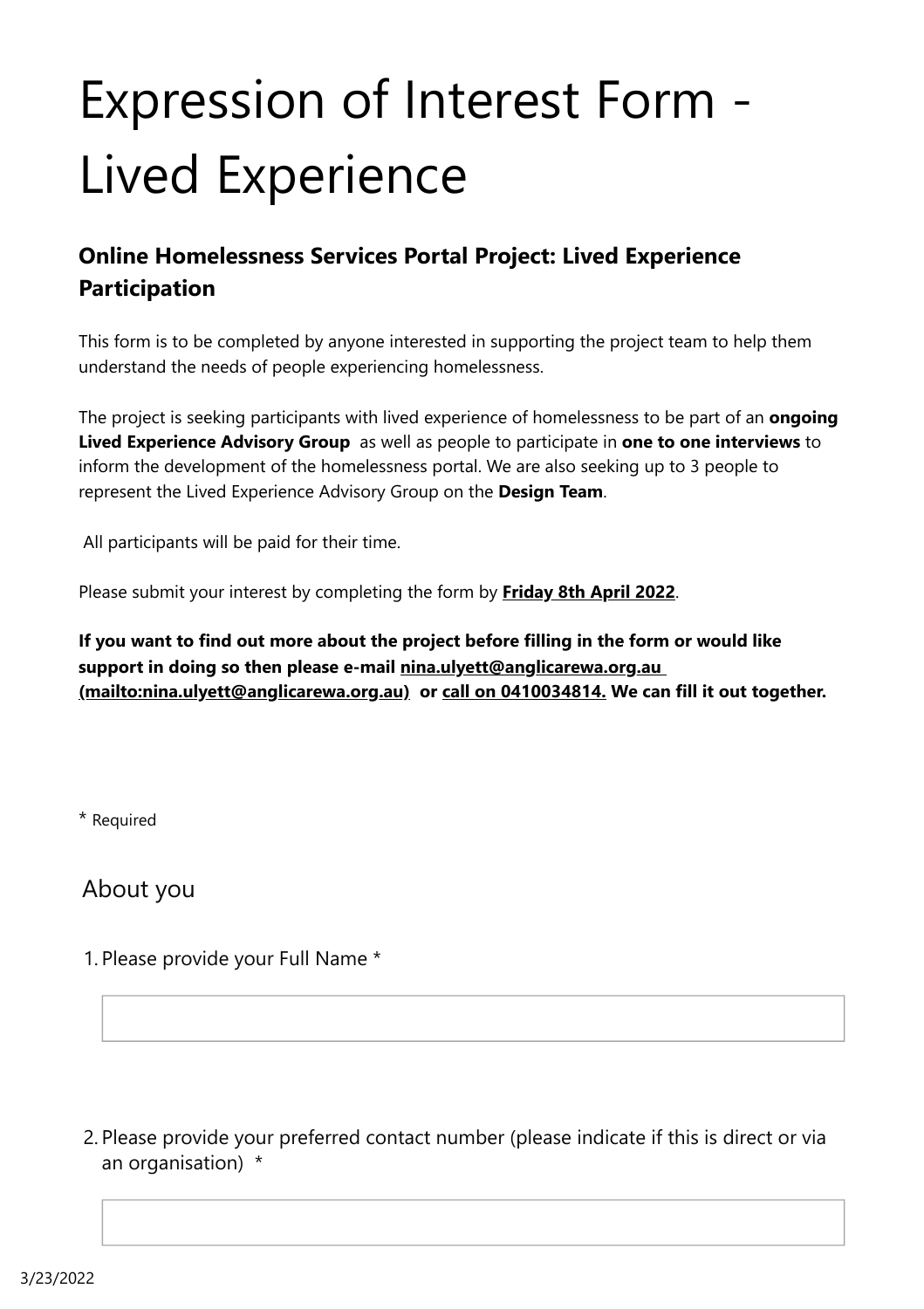3. Please provide your current address (so we can understand potential travel needs)

4. Please provide your e-mail address

5. If you are being supported by an organisation to apply please provide the name of the organisation and the name of the worker you are connected to: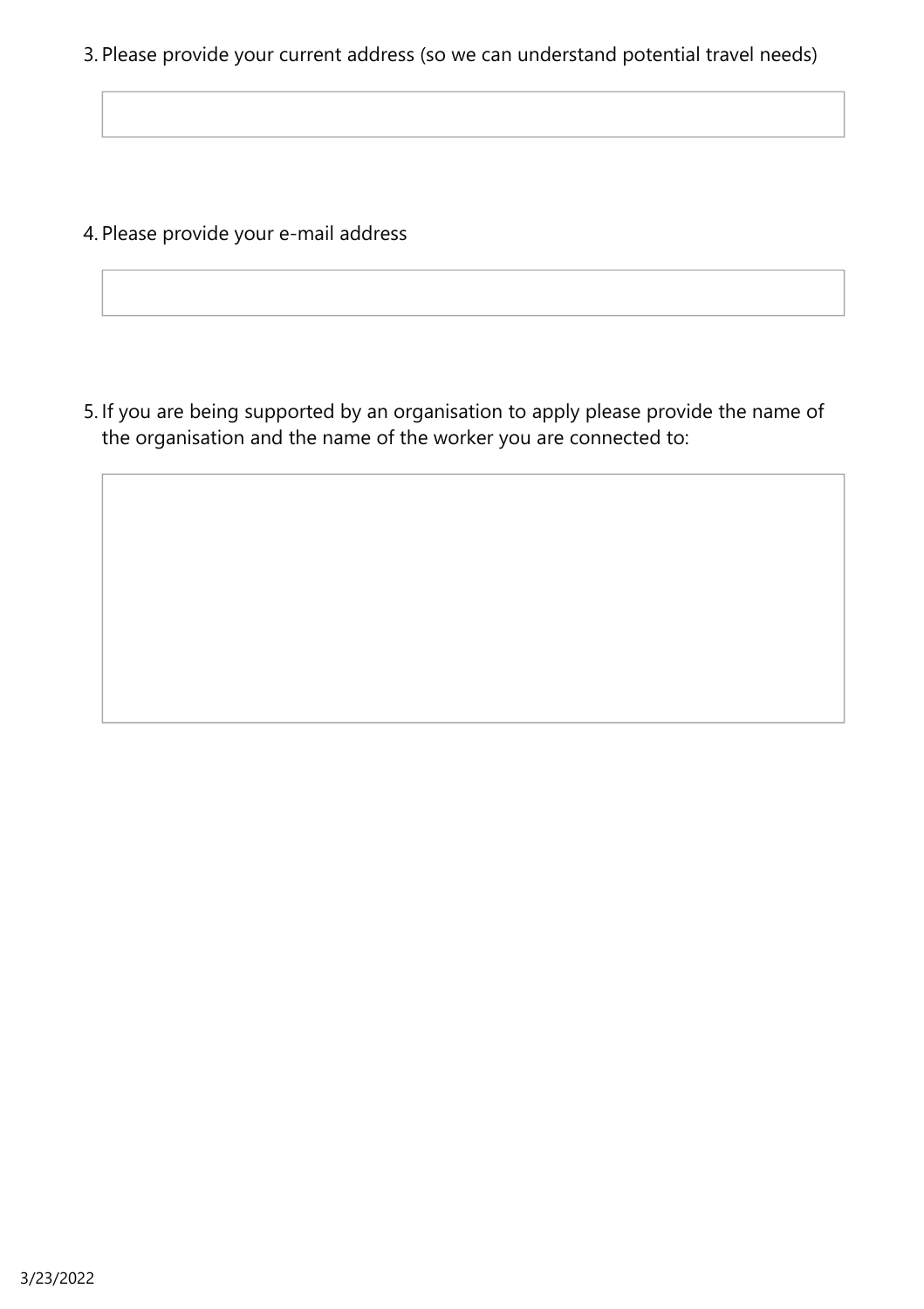6. In order to make the portal work for everyone we would like to get a diverse mix of people involved. In order to do that we need to ask a few questions about you. If you don't feel comfortable doing this you can leave this blank and we will contact you to discuss your circumstances.

| Please select the statements that you feel apply:                                              |
|------------------------------------------------------------------------------------------------|
| am an individual who has needed to look for accommodation due to homelessness                  |
| I am a parent of young children who has needed to look for accommodation due to homelessness   |
| am a young person (aged 15-25) who has needed to look for accommodation due to<br>homelessness |
| I identify as Aboriginal                                                                       |
| I identify as Torres Strait Islander                                                           |
| I identify as being culturally and/or linguistically diverse (CALD)                            |
| I identify as having a disability                                                              |
| I identify as LGBTIQA+                                                                         |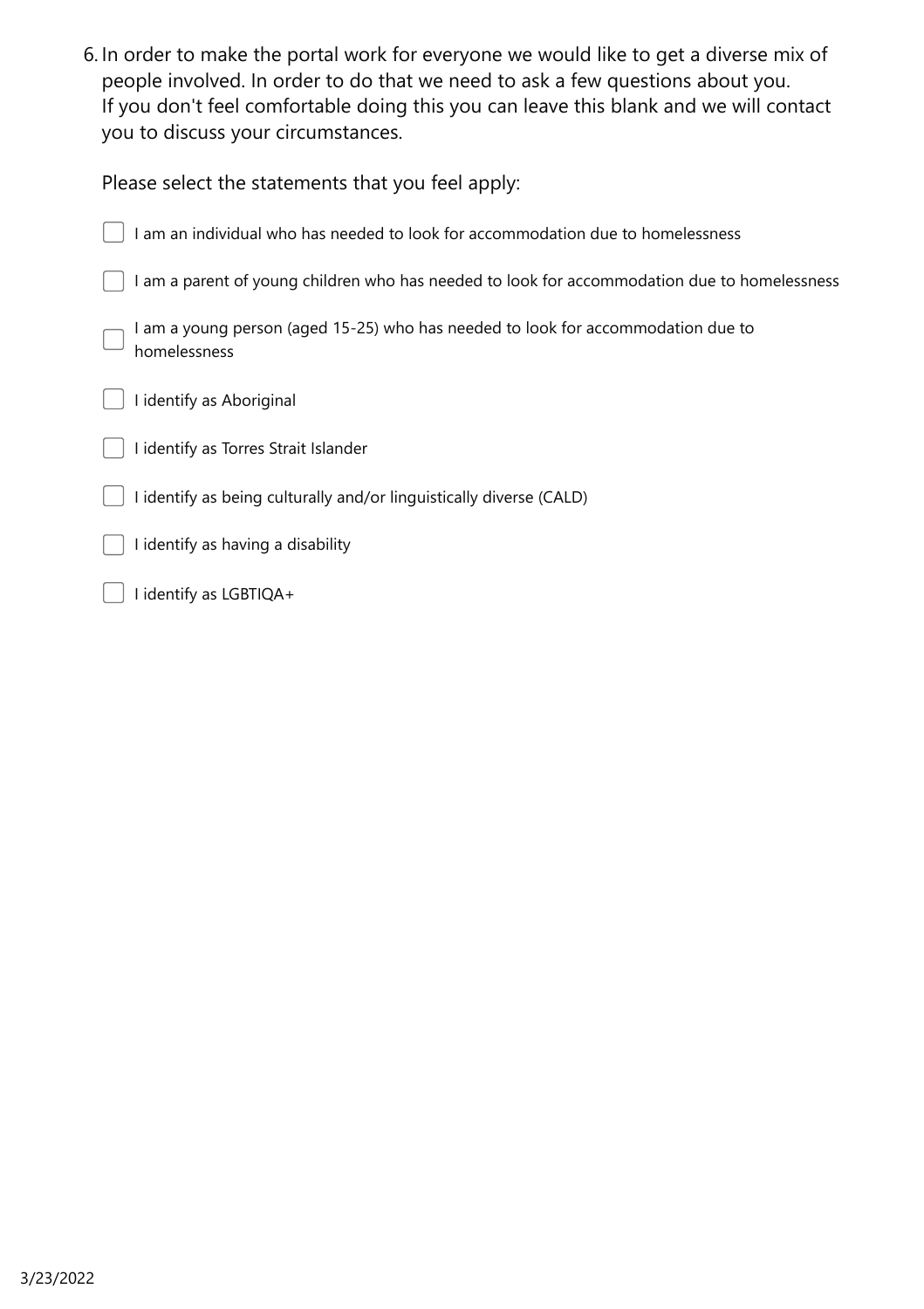### Your involvement

We want to involve a range of people who have needed to seek accommodation due to homelessness to help inform the design and development of the portal to make it a success.

In the ideal world our meetings would have been in person but in the current world we may have to do a lot of this work online. **In order to participate in the Lived Experience Advisory Group and the Design Team you will need to have access to a laptop or tablet in order to join the online meetings.** 

#### **One to One interviews will not have this requirement.**

If you are accessing a service currently this could be something they could support you with. Meeting dates and times will be planned in advance so you will know when you are needed. If this is a barrier for [you then please get in touch by e-mailing Nina on Nina.ulyett@anglicarewa.org.au](mailto:Nina.ulyett@anglicarewa.org.au) (mailto:Nina.ulyett@anglicarewa.org.au)

We will do our best to support you to use the tools to participate in the online meetings.

7. What would you be interested in being involved in? \*

**Lived Experience Advisory Group** - monthly online meetings for people with lived experience to test aspects of the portal and provide feedback on the development of the portal

**Design Team** - representatives from the Lived Experience Advisory Group will be part of the Design Team to ensure effective feedback on the portal. These will be frequent (monthly or bi-monthly) multiple online sessions with people from the Department of Communities and Service providers as well as the project team.

**One to One Interview - An in-depth conversation about your experience** 

**Testing** of the portal as it develops

8. Tell us about any questions or concerns which may prevent you from participating? Or, if you need anything to assist you to participate (e.g. support, equipment, knowledge of digital tools)